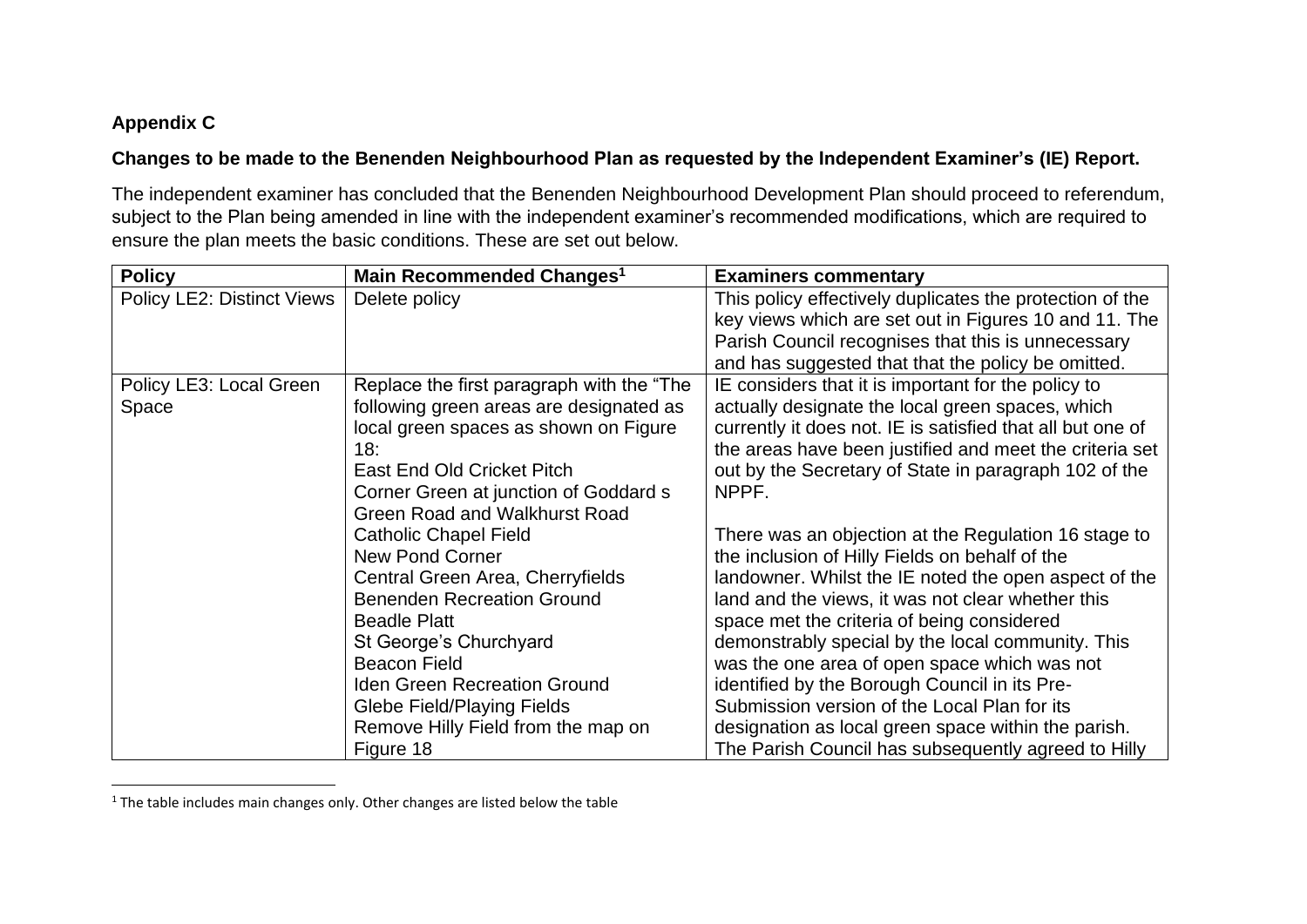|                                                         | Remove subscript 6 at the end of the<br>second paragraph<br>Delete the final paragraph<br>Note: following written confirmation from<br>the independent examiner (Final Report<br>Addendum Sheet 5 November 2021),<br>'Glebe Field/Playing Fields' was also<br>included in the above list                                                                                                                                                                                                                                                                                                       | Fields being removed from the list of local green<br>space.                                                                                                                                                                                                                                                                                                                                                                                                                                                                                                                                                                                                                                                         |
|---------------------------------------------------------|------------------------------------------------------------------------------------------------------------------------------------------------------------------------------------------------------------------------------------------------------------------------------------------------------------------------------------------------------------------------------------------------------------------------------------------------------------------------------------------------------------------------------------------------------------------------------------------------|---------------------------------------------------------------------------------------------------------------------------------------------------------------------------------------------------------------------------------------------------------------------------------------------------------------------------------------------------------------------------------------------------------------------------------------------------------------------------------------------------------------------------------------------------------------------------------------------------------------------------------------------------------------------------------------------------------------------|
| Policy LE4 - Public<br><b>Rights of Way</b>             | Delete "Any"<br>Replace the last two sentences with<br>"New PROW should be created, where<br>appropriate, to increase connectivity for<br>non-motorised users, if necessary, using<br>funding delivered by a Section 106<br>contribution. Planning applications that<br>would adversely affect the existing<br>PROW network will not be permitted".                                                                                                                                                                                                                                            | The second section refers to when new footpaths and<br>new cycle paths are to be created. For example, a<br>decisionmaker would not know under what<br>circumstances, contributions should be properly<br>sought. The IE uses the Kent County Council<br>suggestion that contributions should be sought<br>"where necessary to increase connectivity for non-<br>motorised users".                                                                                                                                                                                                                                                                                                                                  |
| Policy LS5: Trees,<br>Woodlands and<br><b>Hedgerows</b> | Replace the policy wording with "There"<br>will be a presumption in favour of the<br>retention enhancement of existing trees,<br>woodland and hedgerow cover on site<br>and the restoration of lost trees,<br>woodland and hedgerows. Any new tree<br>or hedgerow establishment should avoid<br>damaging valued areas such as species<br>rich grassland or mediaeval fields. New<br>development including building and hard<br>surfacing shall be located as sufficient<br>distance to existing or new trees and<br>hedgerows to avoid damaging their<br>health or future capacity for growth" | The IE has no fundamental concerns regarding this<br>policy; however, it should be appreciated that there is<br>no planning control over pre-emptive felling of trees<br>unless the trees and woodland are covered by a tree<br>preservation order or the trees are within a<br>conservation area. The protection of hedgerows is<br>subject to greater statutory control, subject to specific<br>exemptions and their retention as continuous green<br>wildlife corridors is to be encouraged, as pointed out<br>by Kent County Council.<br>The IE recommends the imposition of the additional<br>requirements partially as suggested by the High<br>Weald AONB Unit, which is supported by the Parish<br>Council. |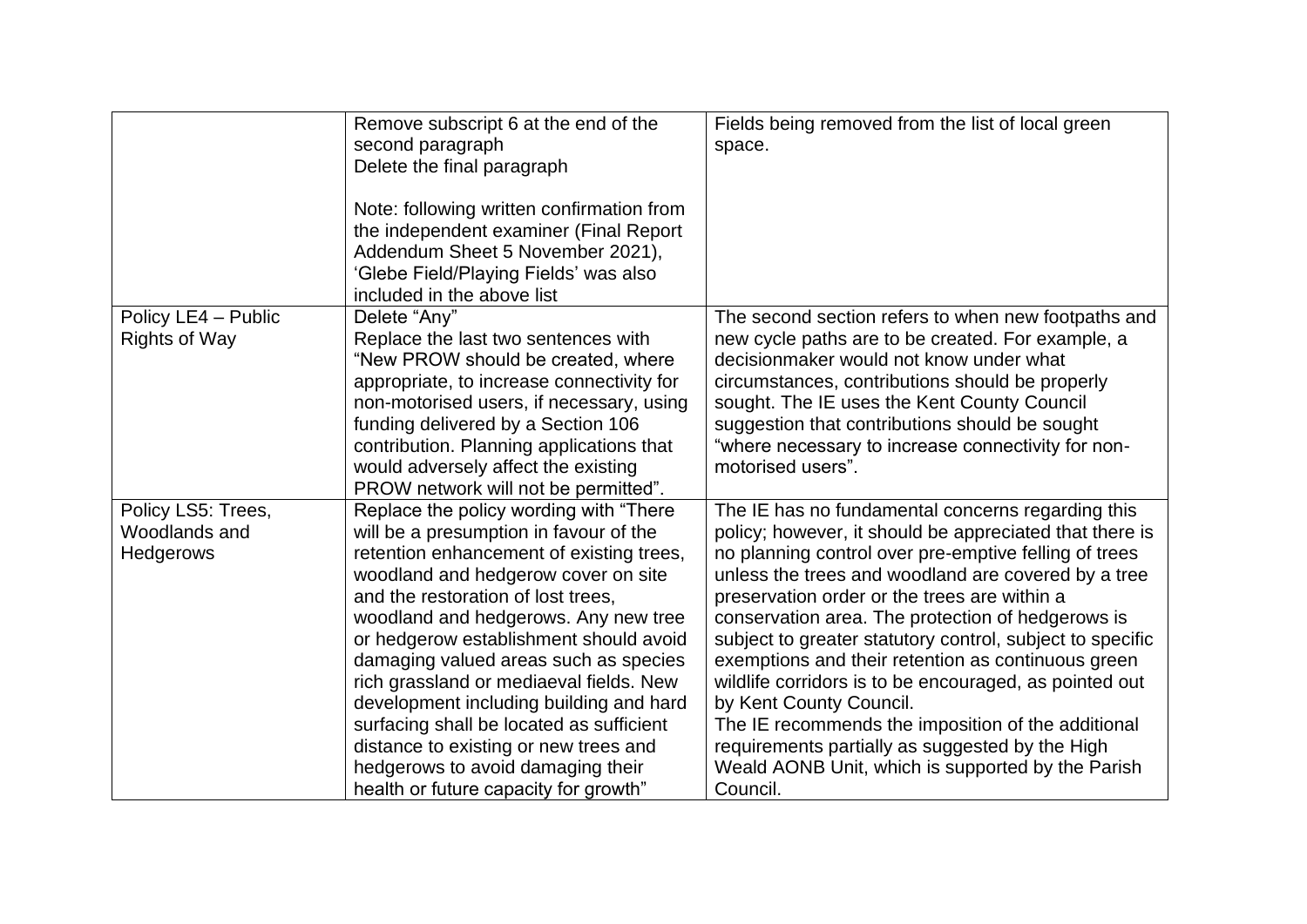| Policy LE7: Protection of<br>Habitats Adjacent to<br>Developments | Replace the policy with "Where new<br>housing or commercial development is<br>proposed, an appropriate depth of buffer<br>must be provided between the<br>development and any protected habitat,<br>ancient woodland, any local wildlife site<br>or other areas of natural or ecological<br>importance and the size of that buffer<br>shall be appropriate to safeguard the<br>significance of that habitat. Where<br>appropriate, the buffer itself must be kept<br>a natural wildlife haven and will not be<br>expected to be used as an amenity area | The IE considers that the principle of the using buffers<br>can be a sensible policy approach, but it is<br>inappropriate to be quoting specific distances, where<br>they should be based on the constraints of the site<br>and the specific species that should dictate the depth<br>of buffer which is required<br>IE recommends that the policy be changed to be less<br>prescriptive and should be based on the site's<br>habitats and its specific requirements.                                                                                                                                                                                                                                                                                                                                                                                                                        |
|-------------------------------------------------------------------|---------------------------------------------------------------------------------------------------------------------------------------------------------------------------------------------------------------------------------------------------------------------------------------------------------------------------------------------------------------------------------------------------------------------------------------------------------------------------------------------------------------------------------------------------------|----------------------------------------------------------------------------------------------------------------------------------------------------------------------------------------------------------------------------------------------------------------------------------------------------------------------------------------------------------------------------------------------------------------------------------------------------------------------------------------------------------------------------------------------------------------------------------------------------------------------------------------------------------------------------------------------------------------------------------------------------------------------------------------------------------------------------------------------------------------------------------------------|
|                                                                   | unless it is demonstrated that such use<br>will not adversely affect that feature of<br>natural importance."                                                                                                                                                                                                                                                                                                                                                                                                                                            |                                                                                                                                                                                                                                                                                                                                                                                                                                                                                                                                                                                                                                                                                                                                                                                                                                                                                              |
| Policy LE8 - Ongoing<br>Involvement for<br>Maintenance            | In the first sentence replace "must, where<br>required by the Parish Council or TWBC"<br>with "will be expected, where appropriate<br>to" and replace "wildlife related aspects<br>of" with the "green infrastructure<br>elements".<br>In the second sentence replace "must<br>where required, also" with "will be<br>expected, where appropriate, to"                                                                                                                                                                                                  | The IE does not consider that it is reasonable for a<br>developer to only be required to consider appropriate<br>management measures, where "required by the<br>Parish Council or TWBC". IE considers the approach<br>being taken by the Borough Council in its Green<br>Infrastructure Plan SPD is appropriate, as it<br>differentiates between small schemes, which will be<br>limited in terms of green infrastructure to such items<br>as the inclusion of bird boxes, and larger sites where<br>the green infrastructure is integrated into the<br>development. These are matters that are traditionally<br>dealt with at the development management stage,<br>which looks at the adequacy of maintenance regimes<br>and possible transfer responsibility of developers to<br>other bodies, along with commuted payments towards<br>future maintenance. IE does not consider the policy |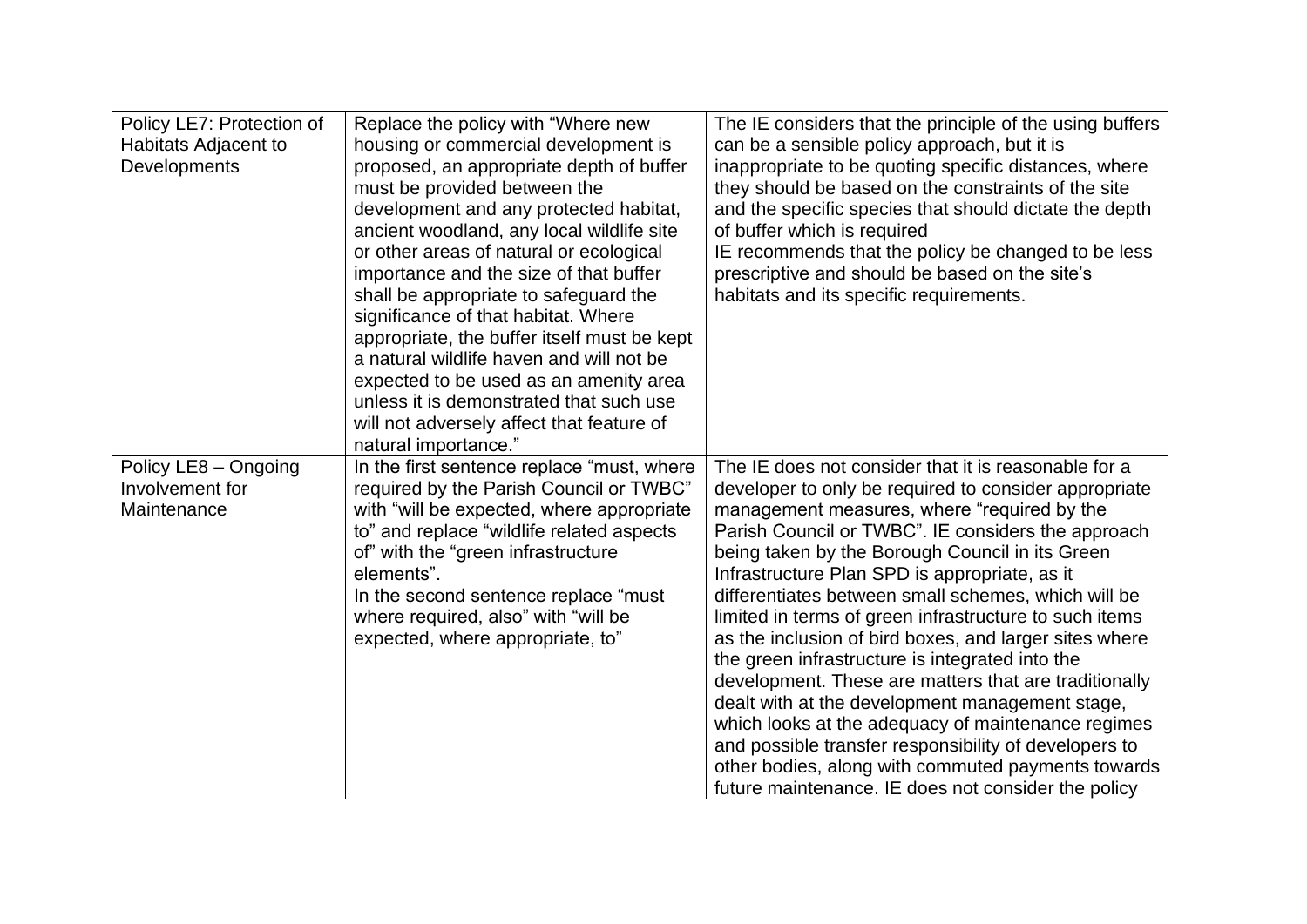|                           |                                                                                | which differentiates between wildlife related sites and<br>other green infrastructure is necessarily helpful and<br>the more holistic approach should be adopted, which<br>can also consider specific requirements based on the<br>ecological significance of the site. |
|---------------------------|--------------------------------------------------------------------------------|-------------------------------------------------------------------------------------------------------------------------------------------------------------------------------------------------------------------------------------------------------------------------|
| Policy LE9: Features to   | In a) insert at the start, "Where it is                                        | IE considers it unrealistic to require the rear                                                                                                                                                                                                                         |
| <b>Encourage Wildlife</b> | practical to do so, schemes are                                                | boundaries between the new properties to have to be                                                                                                                                                                                                                     |
|                           | encouraged to" and after "use" insert "of"                                     | native hedgerows. That raises issues of responsibility                                                                                                                                                                                                                  |
|                           | Delete the final paragraph                                                     | for future management and maintenance of the new                                                                                                                                                                                                                        |
|                           |                                                                                | hedge, providing privacy for occupiers in the early<br>years whilst the hedge becomes established as well                                                                                                                                                               |
|                           |                                                                                | as the containment of small children and pets.                                                                                                                                                                                                                          |
| Policy HS2: Delivering a  | Replace the policy with "Where"                                                | IE queries the clarity of this policy with the Parish                                                                                                                                                                                                                   |
| <b>Balanced Community</b> | developments trigger a requirement for                                         | Council and in its response, it indicated that it had                                                                                                                                                                                                                   |
|                           | the inclusion of affordable housing                                            | also concluded that the wording of the policy could be                                                                                                                                                                                                                  |
|                           | alongside market housing in accordance                                         | clearer. IE was told that what the policy was actually                                                                                                                                                                                                                  |
|                           | with Local Plan policy, the design and                                         | seeking to achieve is that the required mix of units                                                                                                                                                                                                                    |
|                           | layout shall be such so that the                                               | and the split between affordable / market housing                                                                                                                                                                                                                       |
|                           | appearance of the affordable houses is                                         | should be in accordance with the existing Tunbridge                                                                                                                                                                                                                     |
|                           | undistinguishable from the market                                              | Wells policy and that affordable housing should be                                                                                                                                                                                                                      |
|                           | housing. All developments will be                                              | indistinguishable from market housing. The IE has                                                                                                                                                                                                                       |
|                           | expected to deliver a mix of different                                         | therefore proposed an alternative wording.                                                                                                                                                                                                                              |
|                           | house sizes and housing types including                                        |                                                                                                                                                                                                                                                                         |
|                           | where appropriate, flats, maisonettes and                                      | The objective of having housing which is capable of                                                                                                                                                                                                                     |
|                           | bungalows to ensure the development<br>meets the needs of the local community, | being suitable for occupation by elderly persons is<br>appropriate, but it cannot be restricted just to elderly                                                                                                                                                         |
|                           | including homes capable of being                                               | persons, by providing a stock of new homes which                                                                                                                                                                                                                        |
|                           | suitable for the needs of an aging                                             | existing residents would then be able to choose to                                                                                                                                                                                                                      |
|                           | population."                                                                   | purchase, when they decide to downsize. Again, the                                                                                                                                                                                                                      |
|                           |                                                                                | absence of a local connection policy prevents any                                                                                                                                                                                                                       |
|                           |                                                                                | differentiation for parishioners and new residents                                                                                                                                                                                                                      |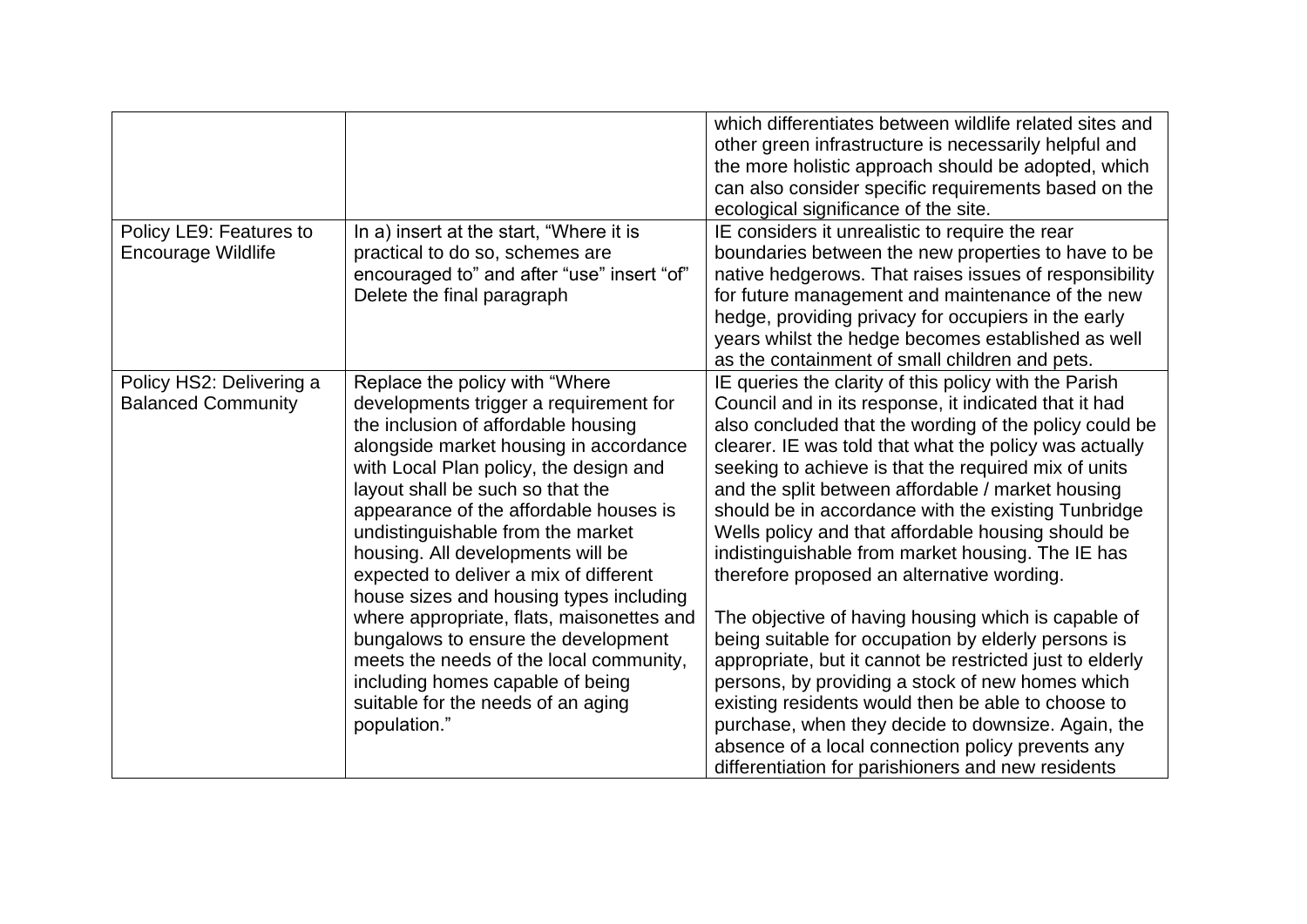| Policy H4: Live/Work units | That the policy be deleted.                                             | IE raised the question as to why, if the principle of<br>residential use was acceptable, the policy seeks to<br>prevent the dwelling reverting to wholly residential<br>use, in the case of where the workplace element was<br>abandoned. The Parish Council has subsequently<br>advised that after consideration and following<br>representations it had decided to withdraw the policy. |
|----------------------------|-------------------------------------------------------------------------|-------------------------------------------------------------------------------------------------------------------------------------------------------------------------------------------------------------------------------------------------------------------------------------------------------------------------------------------------------------------------------------------|
| Policy HS6: Housing        | Replace the policy with "The layout of                                  | IE found this policy somewhat conflicted, in that it                                                                                                                                                                                                                                                                                                                                      |
| Development                | new housing should make efficient and                                   | acknowledges the need, as set out in the NPPF, for                                                                                                                                                                                                                                                                                                                                        |
|                            | effective use of the site as long as it does                            | development to make efficient use of land but it also                                                                                                                                                                                                                                                                                                                                     |
|                            | not detract from the character and<br>distinctiveness of the locality." | requires the densities should be comparable with<br>adjacent development. The plan's rationale is to<br>"maintain the character and distinctiveness of the<br>location."                                                                                                                                                                                                                  |
|                            |                                                                         | IE proposes that that the policy should promote the<br>efficient use of land so long as the development<br>maintains the character and distinctiveness of the<br>locality                                                                                                                                                                                                                 |
| Site Specific Policy 1     | That Figure 25 shows the split between                                  | It will be clearer if the map in Figure 25 replicates that                                                                                                                                                                                                                                                                                                                                |
| $(SSP1)$ – Land adjacent   | the residential use and the open space/                                 | used in Map 52 of the TWBC Pre-Submission Local                                                                                                                                                                                                                                                                                                                                           |
| to the Feoffee Cottages,   | leisure use in the same manner as set                                   | Plan which identifies the landscape buffer area in line                                                                                                                                                                                                                                                                                                                                   |
| <b>Walkhurst Road</b>      | out in Map 52 of the Pre Submission<br>Version of the Local Plan.       | with the approved scheme.                                                                                                                                                                                                                                                                                                                                                                 |
|                            | Delete requirements 3., 8. And 10.                                      | IE considers paragraph 3 dealing with parking,                                                                                                                                                                                                                                                                                                                                            |
|                            | In 4, after "details and planting of the                                | essentially repeats the policy already set out in Policy                                                                                                                                                                                                                                                                                                                                  |
|                            | buffer area" insert ", which will be                                    | BD6 and Policy T4.                                                                                                                                                                                                                                                                                                                                                                        |
|                            | expected to deliver biodiversity                                        |                                                                                                                                                                                                                                                                                                                                                                                           |
|                            | enhancements,"                                                          | IE considers the requirements set out in 8.                                                                                                                                                                                                                                                                                                                                               |
|                            | In the final paragraph regarding                                        | (Conservation Area) and 10 (dark skies) are                                                                                                                                                                                                                                                                                                                                               |
|                            | contributions, delete ii.                                               | unnecessary as it is repeating policy already referred                                                                                                                                                                                                                                                                                                                                    |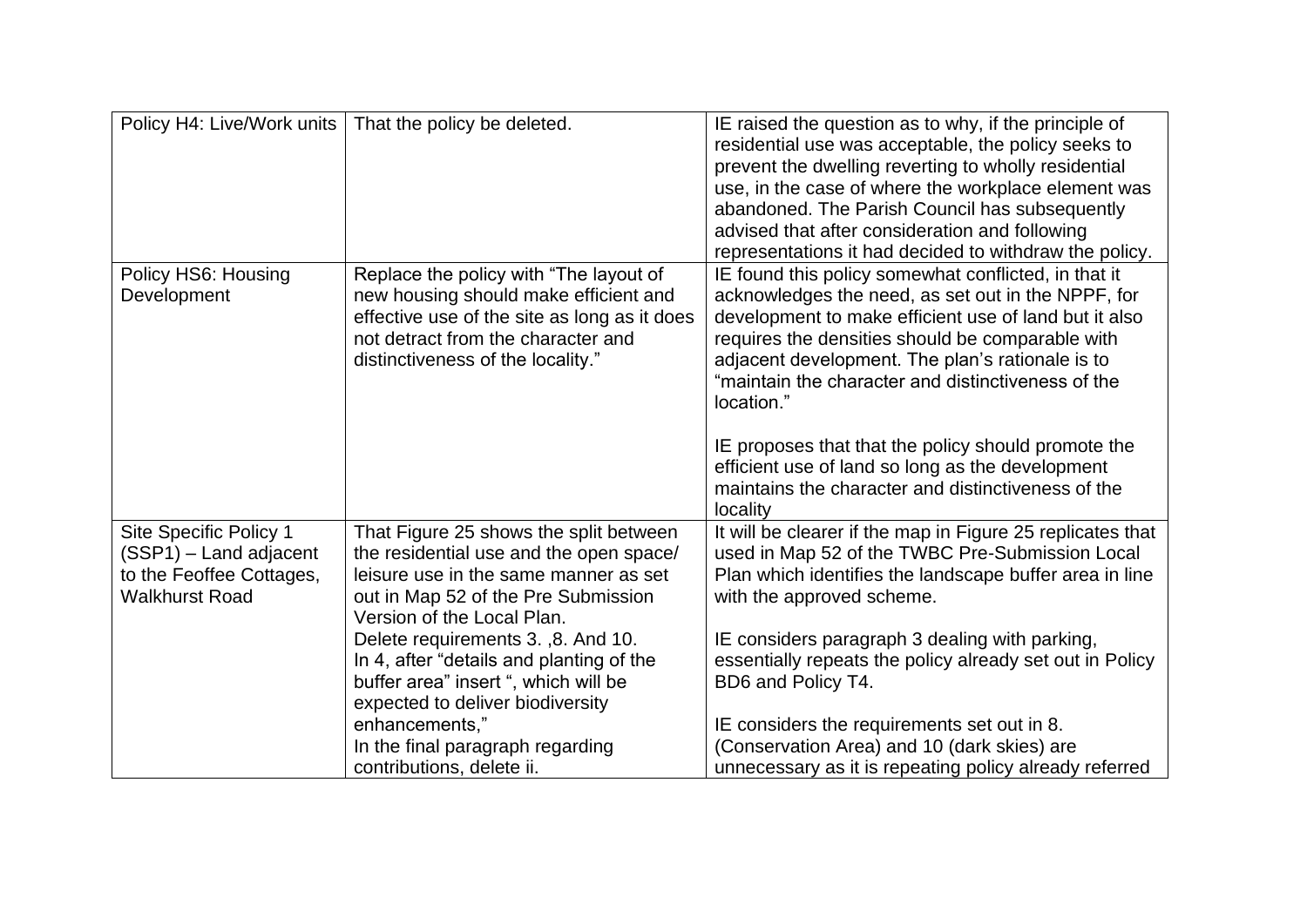|                                                                                                    |                                                                                                                                 | to in neighbourhood plan and is effectively a policy<br>requiring compliance with another policy.<br>IE recommends that the provision for collecting<br>unspecified further contributions (ii) be removed.                                                                                                                                                                      |
|----------------------------------------------------------------------------------------------------|---------------------------------------------------------------------------------------------------------------------------------|---------------------------------------------------------------------------------------------------------------------------------------------------------------------------------------------------------------------------------------------------------------------------------------------------------------------------------------------------------------------------------|
| Site-Specific Policy 2<br>(SSP2): Uphill, New Pond<br>Road                                         | In requirement 1. after "with" insert "40%"<br>Delete requirement 3 and 13<br>In requirement 6. replace "the MAGIC              | policy to be explicit in terms of requiring 40%<br>affordable housing.                                                                                                                                                                                                                                                                                                          |
|                                                                                                    | database identified" with "land has been<br>identified with"<br>In the final paragraph regarding<br>contributions, delete iv.   | IE considers paragraph 3 dealing with parking,<br>essentially repeats the policy already set out in Policy<br>BD6 and Policy T4; para 13 dark skies is covered by<br>Policy BD5                                                                                                                                                                                                 |
|                                                                                                    |                                                                                                                                 | IE recommends that reference to the MAGIC website<br>is removed, as that is a mapping tool of<br>environmental constraints, not the mechanism for the<br>designation of BAP priority habitats.                                                                                                                                                                                  |
|                                                                                                    |                                                                                                                                 | IE recommends that the provision for collecting<br>unspecified further contributions (iv) be removed.                                                                                                                                                                                                                                                                           |
| <b>Site-Specific Policy</b><br>(SSP3): Land at<br>Benenden Hospital, South<br><b>East Quadrant</b> | In the second paragraph, replace "an<br>additional number of residential units of<br>22-25" with "up to an additional 25 units" | IE considers that to leave the policy as providing a<br>range of 22 to 25 units on top of the 24 already<br>approved, could put undue pressure on the protection<br>of the local wildlife site. IE proposes that the policy<br>should depart from the approach set out in the other<br>allocations and instead of a range, the capacity<br>should be quoted as "up to 25 units" |
|                                                                                                    | In the second sentence, replace "a total<br>of 46-49" with "up to 49"                                                           | To reflect above change                                                                                                                                                                                                                                                                                                                                                         |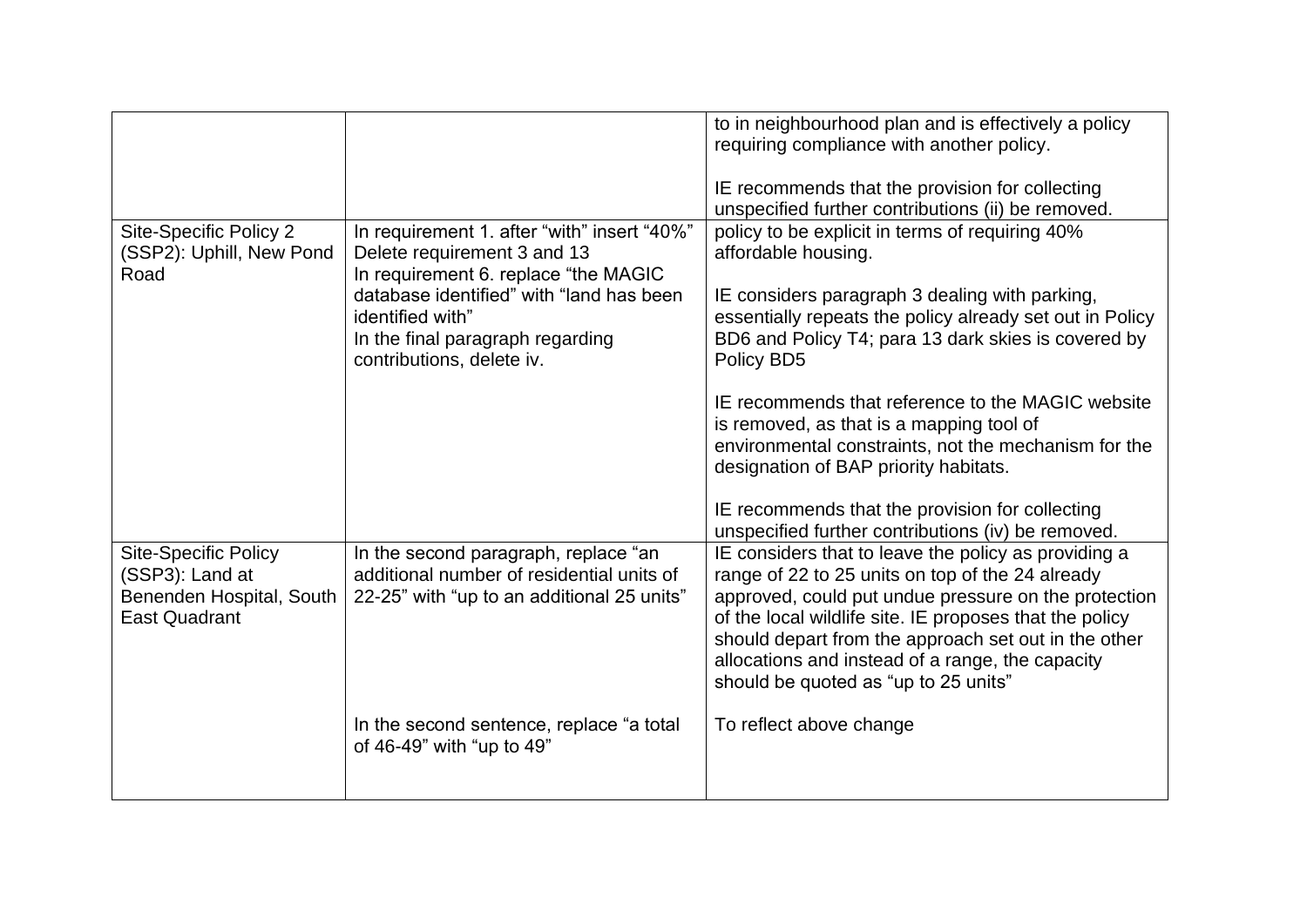| In the fifth paragraph after "Masterplan"<br>replace "must" with "should ideally"                                                                                                                                                                                                                                                                    |                                                                                                                  |
|------------------------------------------------------------------------------------------------------------------------------------------------------------------------------------------------------------------------------------------------------------------------------------------------------------------------------------------------------|------------------------------------------------------------------------------------------------------------------|
| In 1. replace "of an additional 22-25 C3<br>dwellings" with "up to 25 additional C3<br>dwellings, which will be in addition to the<br>24 dwellings already approved on part of<br>this allocation site"                                                                                                                                              | As above                                                                                                         |
| and insert 30% before<br>"affordable housing"                                                                                                                                                                                                                                                                                                        |                                                                                                                  |
| Delete 3.and 13. as duplication of other<br>policy                                                                                                                                                                                                                                                                                                   |                                                                                                                  |
| Replace 9. with "A management plan<br>shall be submitted outlining proposals for<br>the ongoing protection and enhancement<br>of all the LWSs and once approved, the<br>future management of the site shall be<br>carried out in accordance with that plan,<br>to protect the significance of the<br>designated LWS in terms of its<br>biodiversity" |                                                                                                                  |
| In 10. delete all text after "remodelling"<br>and insert "as set out in a Construction<br>Management Plan"<br>Delete 12. (highways) and 14. (phasing)                                                                                                                                                                                                |                                                                                                                  |
|                                                                                                                                                                                                                                                                                                                                                      | IE notes that the TWBC draft local plan's proposals                                                              |
| Insert a new requirement to state, "Any<br>proposals shall include an assessment of                                                                                                                                                                                                                                                                  | require, notwithstanding the consent for its demolition,<br>that applicants are required to submit an assessment |
|                                                                                                                                                                                                                                                                                                                                                      |                                                                                                                  |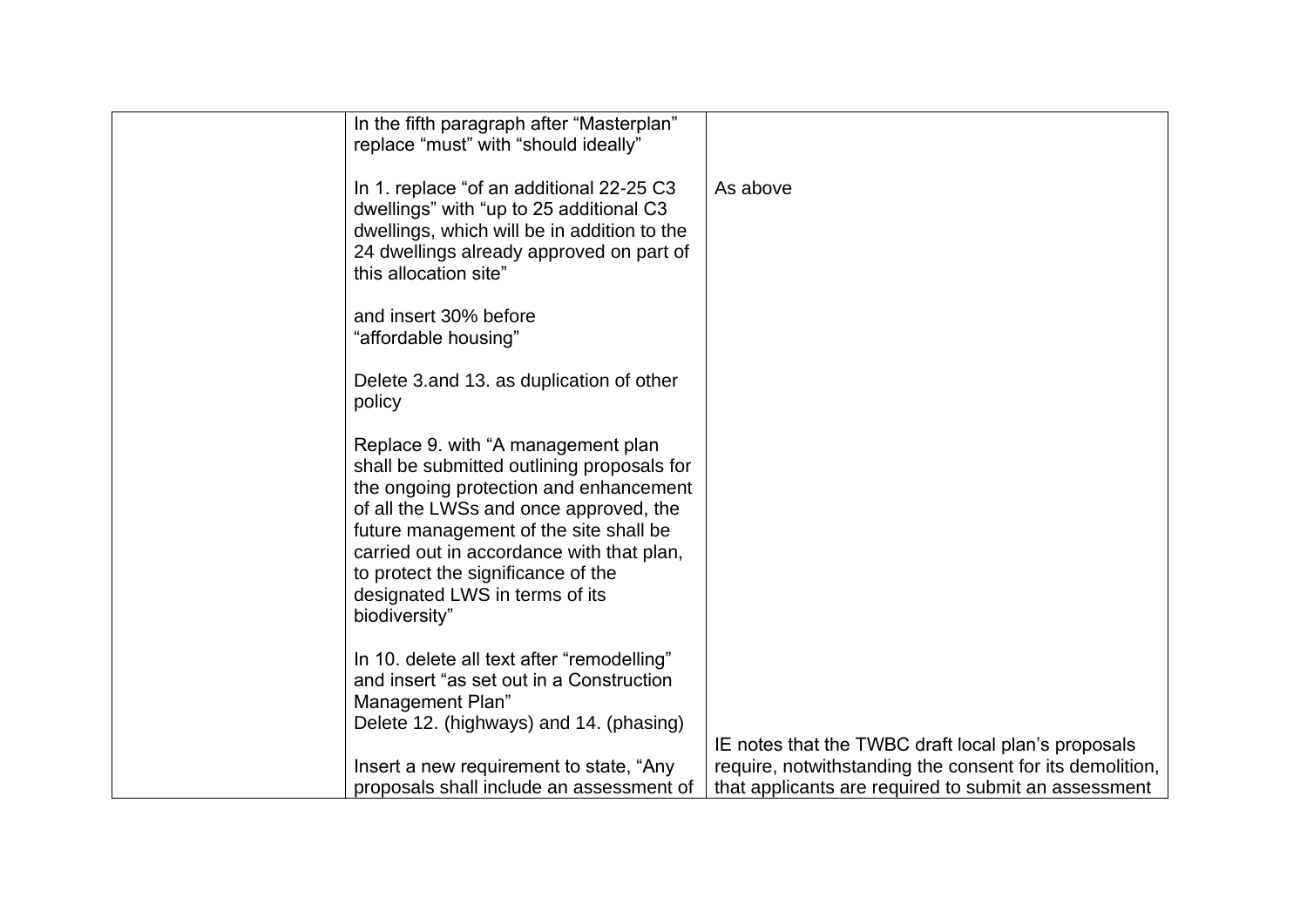| the feasibility of retaining the Garland<br>Wing as part of the redevelopment of the<br>site, which could include refurbishment<br>and conversion of this building to provide<br>separate residential units.<br>Insert a policy requirement "An<br>archaeological assessment of the site to<br>be carried out"<br>Insert another new policy requirement<br>"The occupation of the development<br>should be phased to align with the<br>delivery of improved sewerage<br>infrastructure, in liaison with the service<br>provider"<br>In the emboldened paragraph replace<br>"contributions" with "planning obligations" | of the feasibility of retaining the wing. Despite the<br>weakness of the Borough Council's position, due to<br>the implications of the planning consent, the IE<br>concurs that would be a desirable outcome, so that at<br>least the feasibility of the building's conversion can be<br>tested                                                                                                                                                                                                                   |
|------------------------------------------------------------------------------------------------------------------------------------------------------------------------------------------------------------------------------------------------------------------------------------------------------------------------------------------------------------------------------------------------------------------------------------------------------------------------------------------------------------------------------------------------------------------------------------------------------------------------|-------------------------------------------------------------------------------------------------------------------------------------------------------------------------------------------------------------------------------------------------------------------------------------------------------------------------------------------------------------------------------------------------------------------------------------------------------------------------------------------------------------------|
| Delete ii. (reduce speed limit from 30mph<br>to 20mph)                                                                                                                                                                                                                                                                                                                                                                                                                                                                                                                                                                 | The IE does not believe that it is a planning<br>requirement, which if not granted under the traffic<br>regulations, would render the development<br>unacceptable in planning terms                                                                                                                                                                                                                                                                                                                               |
| Replace iv. with "Means to secure the<br>public use of the hospital café and the<br>provision of a small publicly accessible<br>retail outlet within the existing hospital<br>building for a minimum of 10 years, from<br>the occupation of 50% of the gross<br>residential units on the allocation site"                                                                                                                                                                                                                                                                                                              | The approach adopted by Borough Council, is to<br>facilitate the use of hospital facilities, with the added<br>expectation that the hospital café could be<br>encouraged to offer a selection of day-to-day items<br>which would be available to local residents, as well as<br>staff and visitors. This had been accepted by the<br>Benenden Healthcare Society, who also indicated<br>that it would also accept the possibility of residents<br>having access to the hospital chapel as a community<br>building |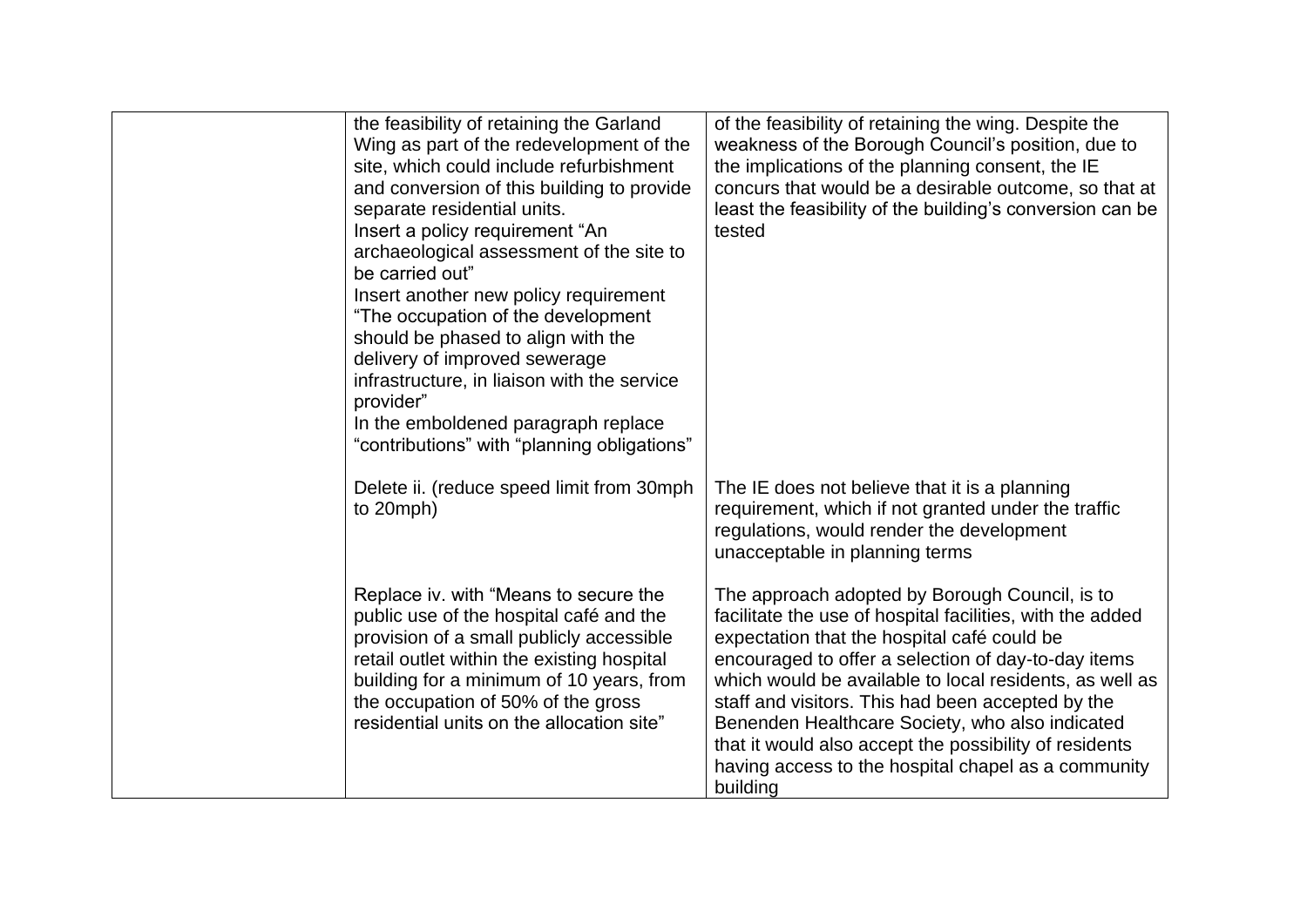|                                                                                               | Amend vi., before "minibus" insert "a<br>financial contribution to fund the<br>purchase and ongoing maintenance of a"<br>and after "Benenden Primary School"<br>replace "and provide funding to maintain<br>and" and insert "to". Delete the final<br>sentence and replace with - "This service"<br>to be continued for 10 years from the<br>occupation of 50% of the gross<br>residential units on the allocation site"<br>In vii., delete the second sentence<br>Delete viii (unspecified contributions) | At the hearing it was agreed that a more practical<br>solution to ensuring school transport for the children<br>attending the local primary school would be for the<br>developer to make a contribution to the purchase of a<br>minibus by the school.                                                                                                                                                                                                                                            |
|-----------------------------------------------------------------------------------------------|------------------------------------------------------------------------------------------------------------------------------------------------------------------------------------------------------------------------------------------------------------------------------------------------------------------------------------------------------------------------------------------------------------------------------------------------------------------------------------------------------------|---------------------------------------------------------------------------------------------------------------------------------------------------------------------------------------------------------------------------------------------------------------------------------------------------------------------------------------------------------------------------------------------------------------------------------------------------------------------------------------------------|
| Site-Specific Policy 4<br>(SSP4): Land at<br>Benenden Hospital, North<br><b>East Quadrant</b> | Amend the map on Figure 33 to accord<br>with Map 54 of the draft Tunbridge Wells<br>Local Plan - Pre-Submission version                                                                                                                                                                                                                                                                                                                                                                                    | The IE states that there is a mismatch between the<br>extent of the allocation site as set in the<br>neighbourhood plan and the area allocated for<br>residential use in the Pre- Submission Local Plan.<br>The IE understands from the Parish Council that its<br>intention is for the boundaries to be consistent with<br>those being proposed in the emerging local plan. The<br>IE recommends revision to the map set out in Figure<br>33 to replicate the map shown in the draft Local Plan. |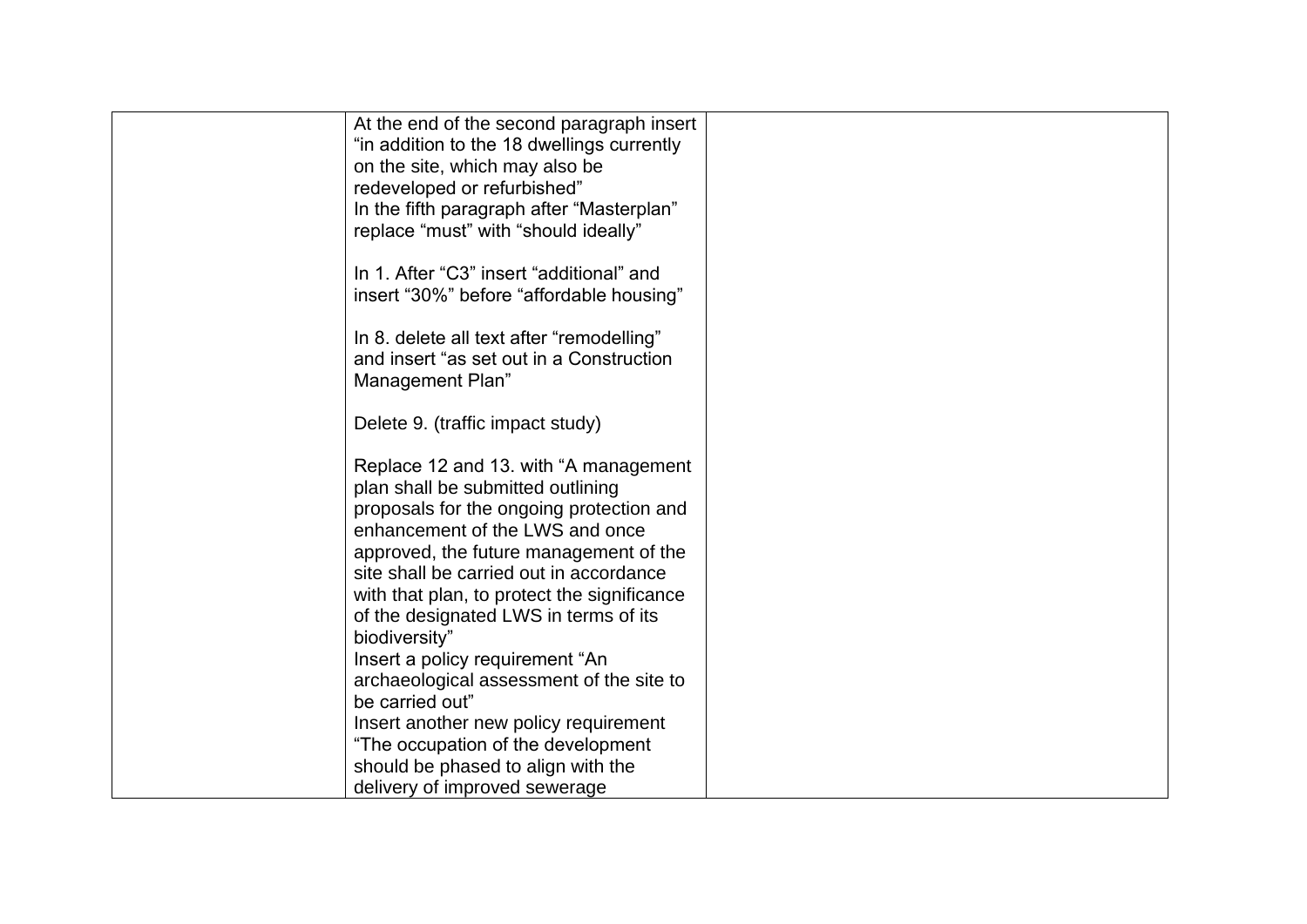| infrastructure, in liaison with the service<br>provider"<br>In the emboldened paragraph replace<br>"contributions" with "planning obligations"                                                                                                                                                                                                                                                                                                                                                               |                                                                                                                                                                                                                                                                                                                                                                                                                                                                                                                   |
|--------------------------------------------------------------------------------------------------------------------------------------------------------------------------------------------------------------------------------------------------------------------------------------------------------------------------------------------------------------------------------------------------------------------------------------------------------------------------------------------------------------|-------------------------------------------------------------------------------------------------------------------------------------------------------------------------------------------------------------------------------------------------------------------------------------------------------------------------------------------------------------------------------------------------------------------------------------------------------------------------------------------------------------------|
| Delete ii.<br>Replace iv. with "Means to secure the<br>public use of the hospital café and the<br>provision of a small publicly accessible<br>retail outlet within the existing hospital<br>building for a minimum of 10 years, from<br>the occupation of 50% of the gross<br>residential units on the allocation site"                                                                                                                                                                                      | The approach adopted by Borough Council, is to<br>facilitate the use of hospital facilities, with the added<br>expectation that the hospital café could be<br>encouraged to offer a selection of day-to-day items<br>which would be available to local residents, as well as<br>staff and visitors. This had been accepted by the<br>Benenden Healthcare Society, who also indicated<br>that it would also accept the possibility of residents<br>having access to the hospital chapel as a community<br>building |
| Amend vi., before "minibus" inserts "a<br>financial contribution to fund the<br>purchase and ongoing maintenance of a"<br>and after "Benenden Primary School"<br>replace "and provide funding to maintain<br>and" and insert "to". Delete the final<br>sentence and replace with - "This service"<br>to be continued for 10 years from the<br>occupation of 50% of the gross<br>residential units on the allocation site"<br>In vii., delete the second sentence<br>Delete viii. (unspecified contributions) | At the hearing it was agreed that a more practical<br>solution to ensuring school transport for the children<br>attending the local primary school would be for the<br>developer to make a contribution to the purchase of a<br>minibus by the school.                                                                                                                                                                                                                                                            |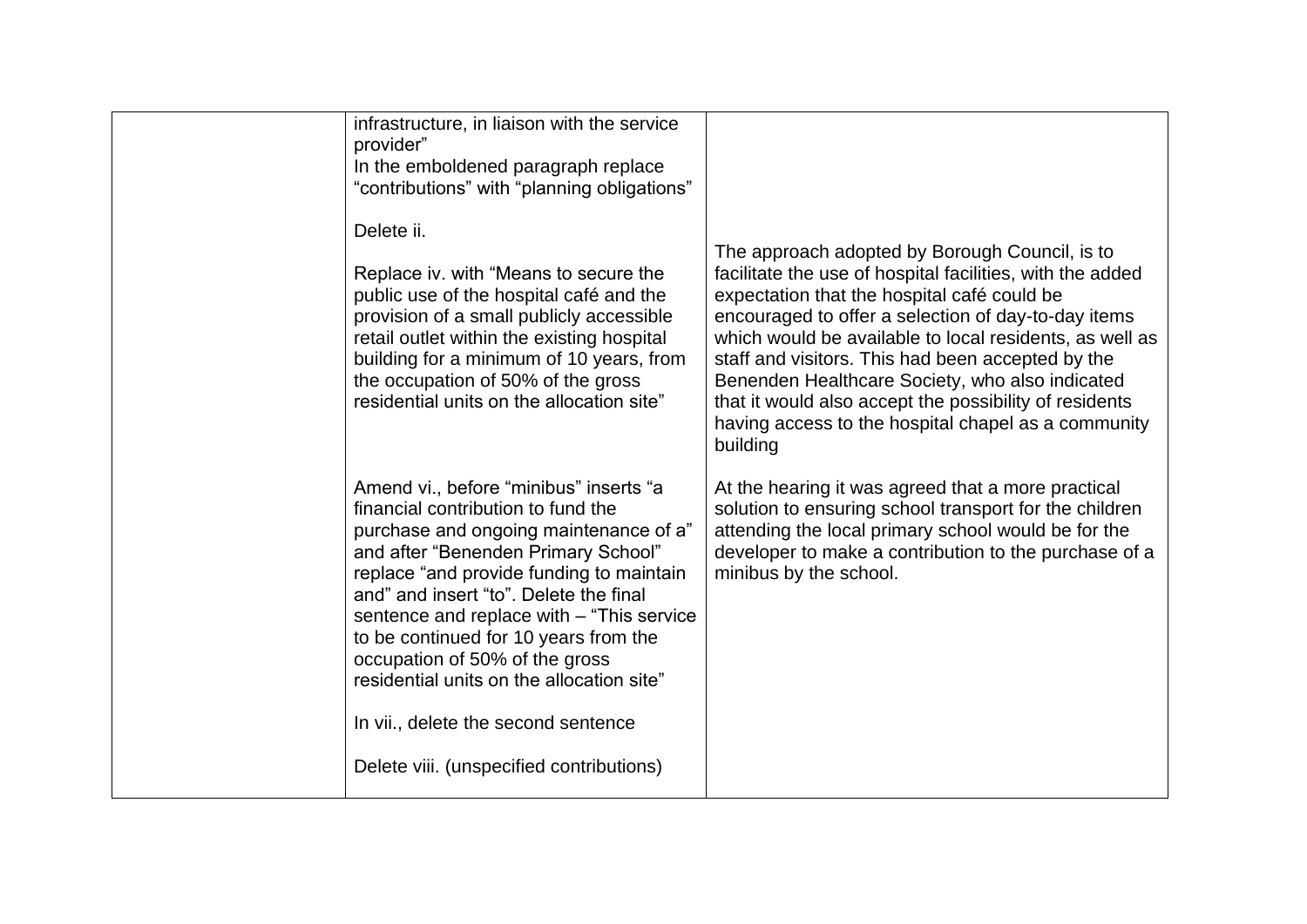| Policy BE1: Rural      | That the policy be deleted                   | The planning system has only limited scope when it     |
|------------------------|----------------------------------------------|--------------------------------------------------------|
| <b>Industries</b>      |                                              | comes to supporting farming and forestry operations.   |
|                        |                                              | Such operations take place without recourse to         |
|                        |                                              | having to make a planning application. The             |
|                        |                                              | neighbourhood plan is therefore not able to positively |
|                        |                                              | offer support to such operations, except in the case   |
|                        |                                              | where planning permission is required. Similarly, the  |
|                        |                                              | land management practices are beyond the scope of      |
|                        |                                              | planning control. IEI therefore recommends the policy  |
|                        |                                              | be deleted as it does not constitute a policy for the  |
|                        |                                              | use and development of land that can be used to        |
|                        |                                              | determine a planning application. IE recommends that   |
|                        |                                              | it can be retained within the supporting text.         |
|                        |                                              |                                                        |
| Policy T2: Improving   | Replace in the first paragraph "required"    | IE does not consider it necessary for every            |
| Road Safety and Impact | with "supported where the Highway            | development have to demonstrate that its highway       |
| of Traffic             | Authority is satisfied that the applicant    | access is safe.                                        |
|                        | has been able to"                            |                                                        |
|                        |                                              |                                                        |
|                        | After the colon, replace "this" with "where" |                                                        |
|                        | necessary, this may include contributing     |                                                        |
|                        | to the installation of measures which        |                                                        |
|                        | include"                                     |                                                        |
|                        |                                              |                                                        |
|                        | In the final paragraph, delete the first     | IE rewords the policy to say that where a transport    |
|                        | sentence and in the second sentence,         | assessment has identified a negative impact on the     |
|                        | after "identified", insert "for example      | non-motorised users, mitigation measures must either   |
|                        | within a Transport Assessment"               | be provided or at least be funded by the developer.    |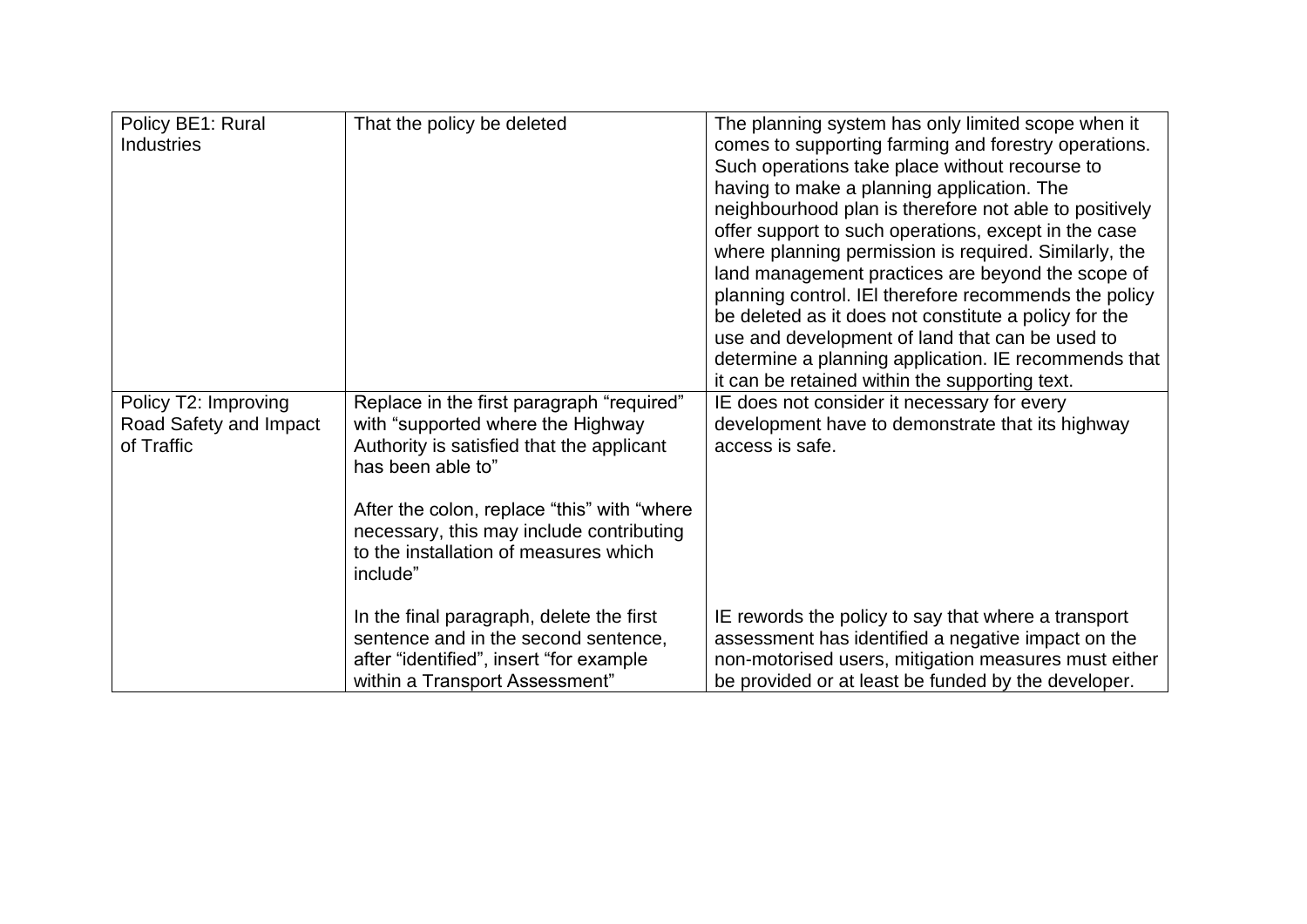#### **List of other changes**

#### **Policy LE1 Protect and Enhance the Countryside**

In the second paragraph delete "only"

In a) replace "must" with "should"

In d) delete "and where possible, enhance"

### **Policy LE6: Ecological and Arboricultural Site Surveys**

Retitle policy "New Green Spaces"

Delete the first paragraph : a neighbourhood plan policy cannot dictate what documents/ surveys must be submitted with a planning application.

# **Policy LE 10: Sustainable Drainage for New Housing and Commercial Development**

In the first sentence replace" must" with "will be expected to": some developments will not have any surface water drainage implications such as changes of use

Move the second sentence to the supporting text.

### **Policy HS1: Site Allocations and Number of New Dwellings**

That the policy be deleted and the references to the 4 allocation and the windfall policy be referred to in the supporting text and remove reference to Walkhurst Road being an extant consent: IE considers that this is actually a statement of fact, rather than a statement of policy in that it is referring to sites which are being allocated by the four other neighbourhood plan policies,

### **Policy HS3: Almshouses**

Replace "Parish Council" with "Neighbourhood Plan"

Delete the text after "site ref 277) and" and insert "the almshouses they provide will be treated as affordable housing" : IE is satisfied that the existence of the Benenden Almshouse Charities offers a local dimension which can justify its inclusion as the provider of affordable housing in the parish.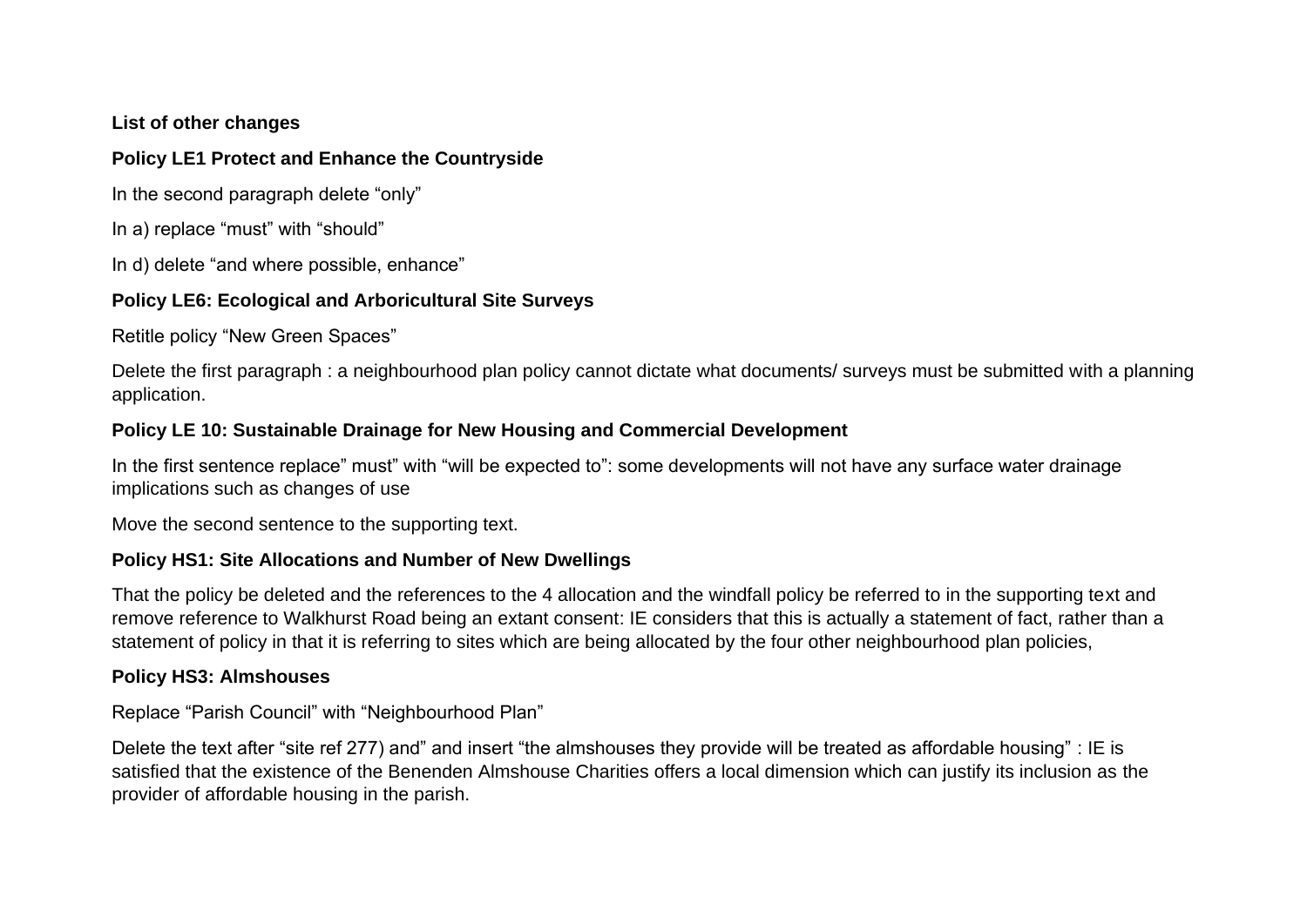#### **Policy HS5: Windfall Sites**

After "redevelopment" insert "or" and delete "or extension": reference to extensions should be omitted

# **Policy BD1: General Design Policy**

Replace the first line of the second paragraph to read "Developments will be expected to:"

Omit from the third bullet, "create designs that are" and at the end of third of the sentence, insert "Design Guide and the Benenden Character Assessment

# **Policy BD2: General Appearance**

In the first paragraph, replace "BDA3, BDA4 and BDA5" with "the Benenden Character Assessment, Summary of Materials Used in Existing Housing Stock and Survey Results of Houses."

In c) replace all the text after" area" and insert "will be encouraged"

Delete f)

In h) replace "must" with "will be encouraged to"

# **Policy BD3: Layout**

At the start of the policy, insert "Housing layouts will be expected to meet the following requirements"

In b) replace "encouraged" with "expected"

# **Policy BD4: Landscaping**

At the start of the policy, insert "Housing layouts will be expected to meet the following requirements"

In e) replace "encouraged" with "expected"

# **Policy BD5: Dark Skies**

Delete f)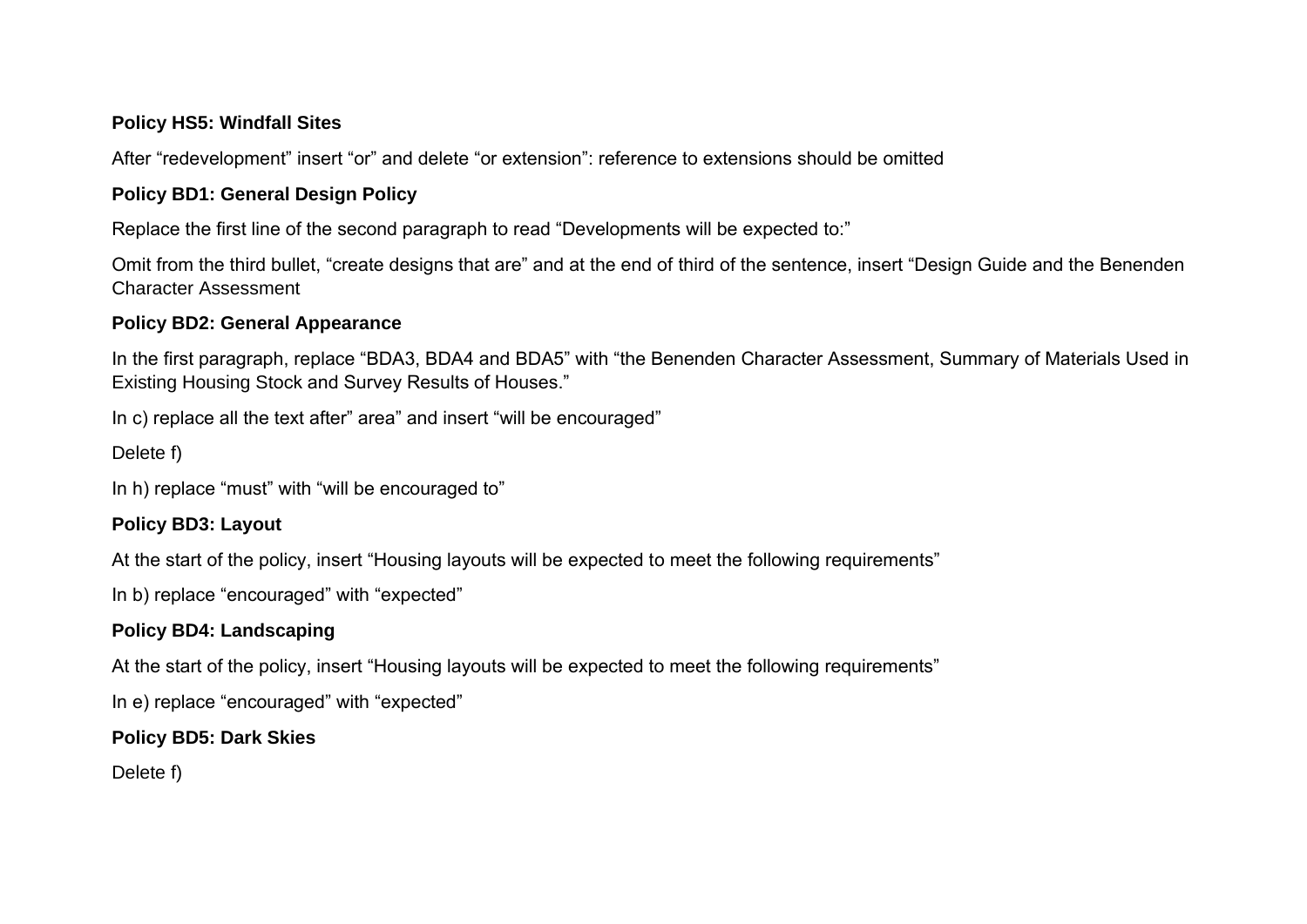Delete the final paragraph

### **Policy BD8: Materials and Technology**

In a) replace "must be constructed" with "is encouraged to": In a Written Statement to the House of Commons dated 25th March 2015, the Secretary of State said that neighbourhood plans should not set any additional local technical standards or requirements related to the construction, internal layout or performance of new dwellings.

Delete c) and d): IE does not consider requirement c) is actually setting out a policy, it is merely stating that the impact of solar panels on heritage assets will be assessed at the planning stage. IE recommends the sentence be removed from the actual planning policy, but moved to the supporting text along with requirement d).

# **Policy BE2: Current Major Employers/Businesses in the Parish**

Replace "BNDP" with "development plan"

# **Policy BE3: Retaining Existing Commercial Areas**

Remove Benenden School and Benenden Hospital from Figure 37: IE concludes that Benenden School, whilst being a major employer, would not be described as a commercial area. IE also recommends the removal of the Benenden Hospital site from the definition of being a commercial area.

### **Policy BE4: Shops and Public Houses**

After "loss" insert "(to the extent that planning permission is required)"

### **Policy BE5: Community Services**

Delete all the text after "parish" in the first paragraph and replace the first sentence of the second paragraph with "and the community facilities identified in Figures 44 and 45 will be expected to be retained."

# **Policy BE7: Encouraging the Right future business**

In a) after "commercial areas" insert "as shown in Figure 37"

# **Policy T1: Car- free Connectivity**